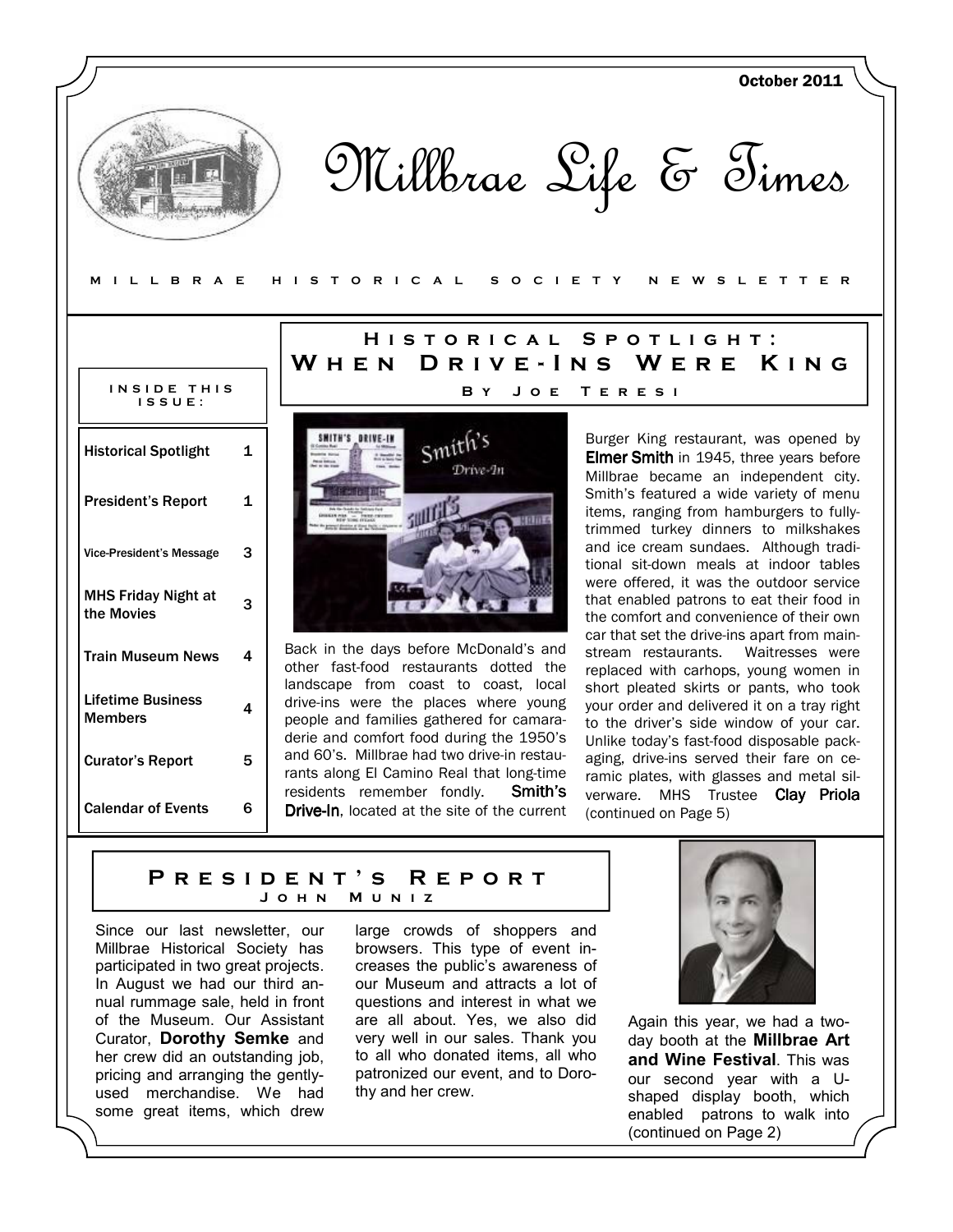MILLBRAE LIFE & TIMES

PAGE<sub>2</sub>

### P R E S I D E N T 'S R E P O R T ( CONTINUED FROM PAGE 1)

the booth to view our displays and purchase photos and old Art and Wine Festival glasses. We drew a lot of interest in the Millbrae Historical Society and our service to the community. A big thank you to our members who helped assemble and disassemble our booth and to those who staffed our booth over the weekend.

We also had our annual Millbrae Historical Society Fourth of July Picnic at the Chetcuti Room on Monday, July 4. We had a great group of old-timers and some new faces. This event has become an annual institution in Millbrae. So many of our senior residents look forward to the picnic to reunite with old friends and acquaintances and to rekindle old memories.

We have now entered the fifth month of our new program called "MHS Friday Night at the Movies". Once a month at the Museum, we show a vintage movie from the Golden Age of Hollywood (1930-1959). So far we have shown several classic movies to captive audiences on our wide screen. Everyone is welcome to attend - just show up at the Millbrae Museum at the appointed time. Hurry, the loges fill up fast!

I want to take the opportunity to congratulate our longtime member and Mayor, Dan Quigg, for being named "Millbrae Man of the Year" for 2011-2012. Many of us enjoyed this year's "Man and Woman of the Year" gala on October 13<sup>th</sup> at the Westin Hotel.

I am excited to announce the great new exhibit we will be housing at the Millbrae Train Museum! Our longtime member, **David Hannigan**, is donating a fullyrestored, 1929 Ford Model AA truck to the Millbrae Historical Society. What an incredible, beautiful addition to our railroad museum! The truck is a fully-restored and operable Railway Express Agency vehicle used to deliver freight. Many thanks to David for his dedication in restoring this timeless treasure. The Historical Society will be its proud custodian and caretaker. Thanks also to Train Museum Curator Vern Bruce for his support in coordinating the acquisition of this beautiful piece of automotive history.

Upon taking possession of the Ford Model AA, we are planning a community celebration and unveiling at the Train Museum on Saturday, November 5, from 11:00 am to 1:00 pm. In addition to the dedication ceremony, other vintage cars will be exhibited. All are invited — please bring your kids and grandchildren.

On Friday, June  $24<sup>th</sup>$ , a group of enthusiastic Millbrae Historical Society members went on a field trip to the SFO Museum, located in the International Terminal of San Francisco International Airport. Dennis Sharp, the Museum's Assistant Curator, gave us an in-depth tour of the museum and a 'behind the scenes' look at the activities that support the museum. If you have never been to the SFO Museum, I strongly recommend that you plan a visit; it is fully restored to look like the interior of the original San Francisco Airport terminal built in the Art Deco style in 1937. There is no charge to tour the museum. Check out the Museum's web site at www.sfomuseum.org, for more information.

Speaking of web sites, check out our new, revamped Millbrae Historical Society website at www.millbraehs.org. Webmaster Joe Teresi has really brought our old web site into the modern age.

I am putting out a call for old pictures of people and places in Millbrae. If you have any pictures of historic places in Millbrae and would like to share them, please contact me. Old family pictures of Millbrae residents or class pictures of your school days in Millbrae would be greatly appreciated. I will scan your pictures and return them to you. We are attempting to get as many old pictures of Millbrae and the surrounding area before they are lost forever.

Mark your calendar for our annual Historical Society Christmas Party, to be held on Wednesday, December 14. As always, our Christmas Party is a lot of fun and draws a big crowd of partiers.

Once again, thank you to all of our Millbrae Historical Society members and Board of Trustees for working so hard to keep the memories of the past alive and well for future generations.

Best wishes from your Millbrae Historical Society President, John Muniz

Special thanks to Rudy Alva at Allied Security Alarms for providing alarm service at the Millbrae Historical Society Museum free of charge for many years. Thanks, Rudy!

Rudy Alva Wattls Way South San Francisco<br>California 94080 650.871.8959 Fax 871,8975 tiSecuriipalarm<br>Laasa a⁄a 1229≉ allied se curity alarms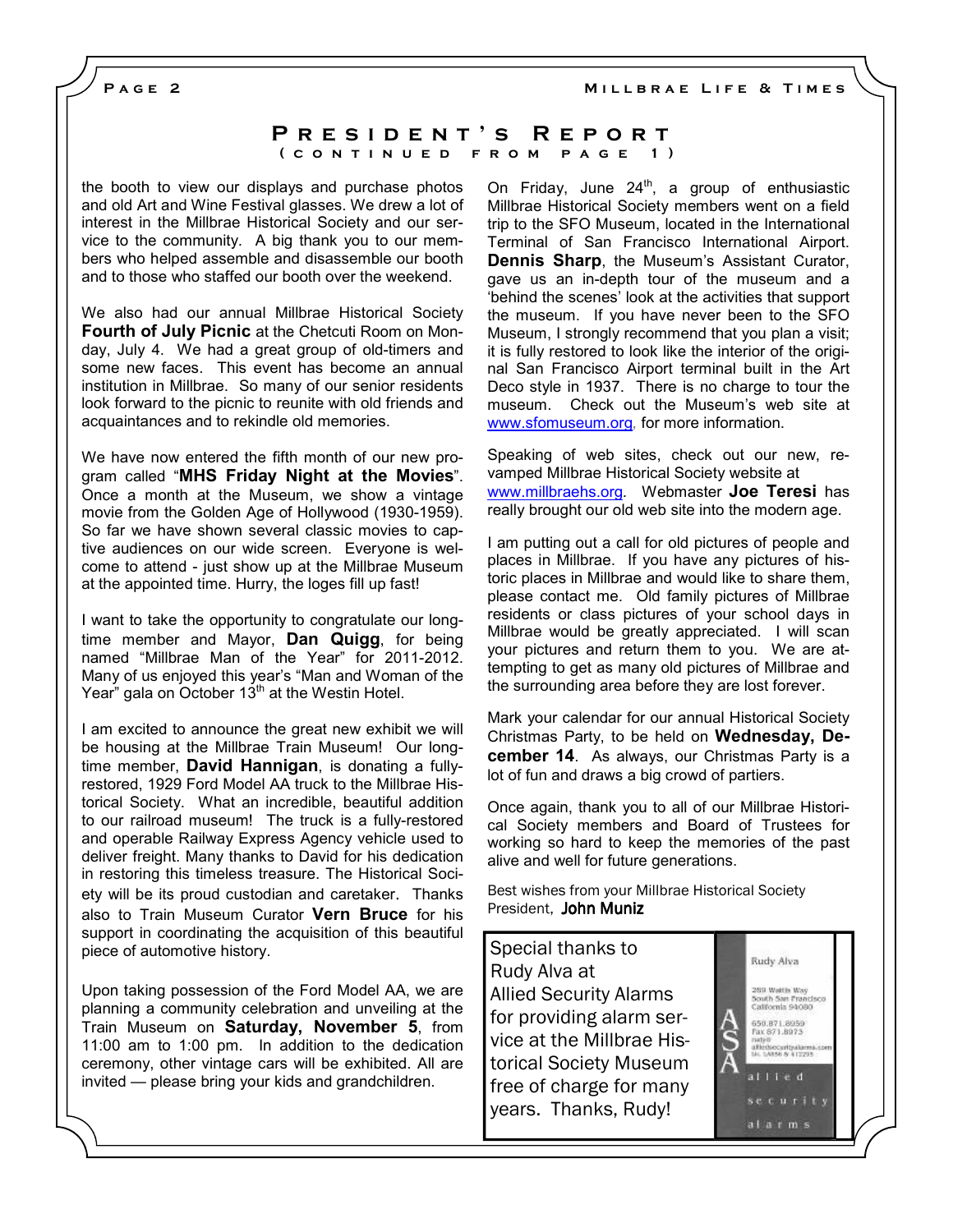M I L L B R A E L I F E & T I M E S A G E 3

### VICE - PRESIDENT'S **MESSAGE** PAUL LARSON

Greetings Millbrae Historical Society Members, Trustees and Friends!

Here is something for you to ponder: Have you ever thought of asking a friend to join the Millbrae Historical Society as a new member? If you have, congratulations... it is now time to ask another friend to join. If you haven't yet asked a friend to join, then it's now your time to help this wonderful organization and ask a friend to make the very easy step into membership with the MHS. The process is very easy. If you don't have access to a membership application form then just call us at the Museum and we will help you, or we can call your friend and guide him or her every step of the way. Membership dues are inexpensive and are as follows:

- Family Membership (\$15.00 per year)
- Business Membership (\$35.00 per year)
- Sustaining Membership (\$25.00 per year)
- Lifetime membership (\$250.00 one-time)
- Lifetime business membership (\$400.00 one time)

We can guide your friend towards which type of membership is appropriate for them and will explain the advantages of each. If they have access to the internet, they can learn all about the MHS by going to www.millbraehs.org and seeing all the superb information provided at our revamped web site. Members can take advantage of special events such as our



annual "4th of July Picnic" and our new "MHS Friday Night at the Movies" taking place monthly at the museum and presented by our great MHS President John Muniz (see movie dates/times below).

Thank you for your membership in the MHS and for your continued support, and good luck on your quest to invite new members to join the wonderful Millbrae Historical Society!

All my best to you and your family, from Millbrae Historical Society Vice President, Paul Larson

# Millbrae Historical Society Presents Friday Night at the Movies



WHAT: Come watch classic movies from the Golden Age of Hollywood.

WHERE: Millbrae Museum 420 Poplar Avenue

Bring your own popcorn and a spouse or friend for a fun Friday night on the town!!

| Title                          | Year | <b>Star</b>           | Date and Time  |           |
|--------------------------------|------|-----------------------|----------------|-----------|
| All About Eve                  | 1950 | Betty Davis           | May 2011       |           |
| The Postman Always Rings Twice | 1946 | Lana Tuner            | June 2011      |           |
| Mildred Pierce                 | 1945 | Joan Crawford         | July 2011      |           |
| The Adventures of Robin Hood   | 1938 | Earl Flynn            | August 2011    |           |
| Gilda                          | 1946 | Rita Hayworth         | September 2011 |           |
| Gone With the Wind             | 1939 | Clark Gable           | 10/21/2011     | $6:00$ PM |
| The Wizard of Oz               | 1939 | Judy Garland          | 11/18/2011     | $7:00$ PM |
| White Christmas                | 1953 | Bing Crosby           | 12/16/2011     | $7:00$ PM |
| <b>From Here to Eternity</b>   | 1953 | <b>Burt Lancaster</b> | 01/20/2011     | $7:00$ PM |
|                                |      |                       |                |           |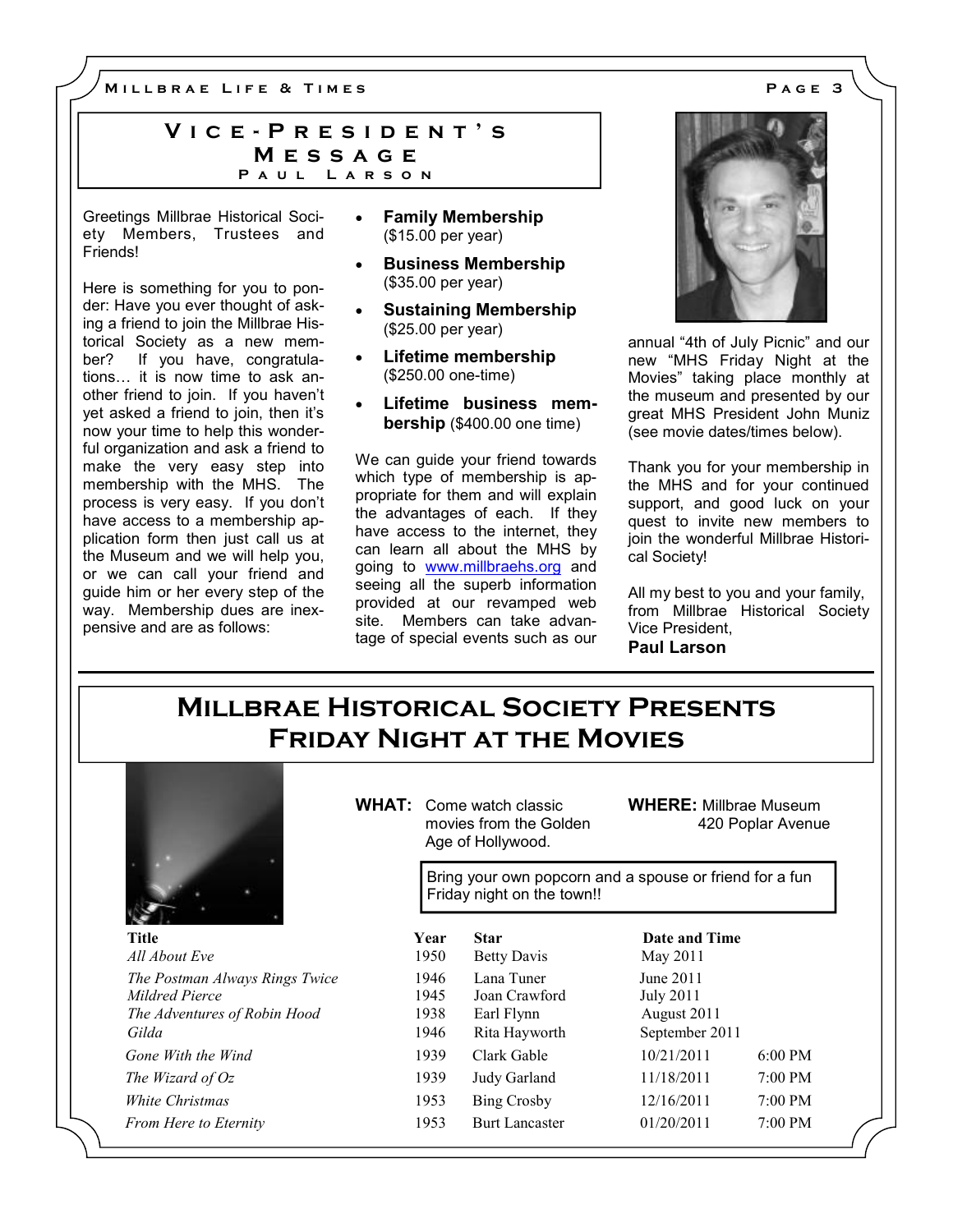P A G E 4 M I L BRAE LIFE & TIMES

T r a i n M u s e u m N e w s E L I Z A B E T H F U R B E R , E D I T O R V E R N B R U C E , R E P O R T E R

We have a great new exhibit that will be unveiled at a special presentation on Saturday, November 5th. It is a fullyrestored 1929 Ford Model AA



heavy-duty truck. It has been restored as a Railway Express Agency (REA) delivery vehicle, typical of the era. Our Historical Society Lifetime Members David and Dianne Hannigan donated the vehicle on October the 1st and deserve a huge thanks for the time, effort and money expended on this historic artifact.

Make sure you come to our dedication ceremony on the 5th of November, starting at 11:00 am at the Millbrae Train Museum, where you will also learn the history and significance of the REA.

Additional thanks go to our volunteer docents that have kept our Museum open and flourishing. These volunteers include: Robert Gorran; Gino and Gerry



Micheli; Richard Kennedy; and Vern, William and Theresa Bruce.



### Please patronize our Millbrae Historical Society Lifetime Business Members:

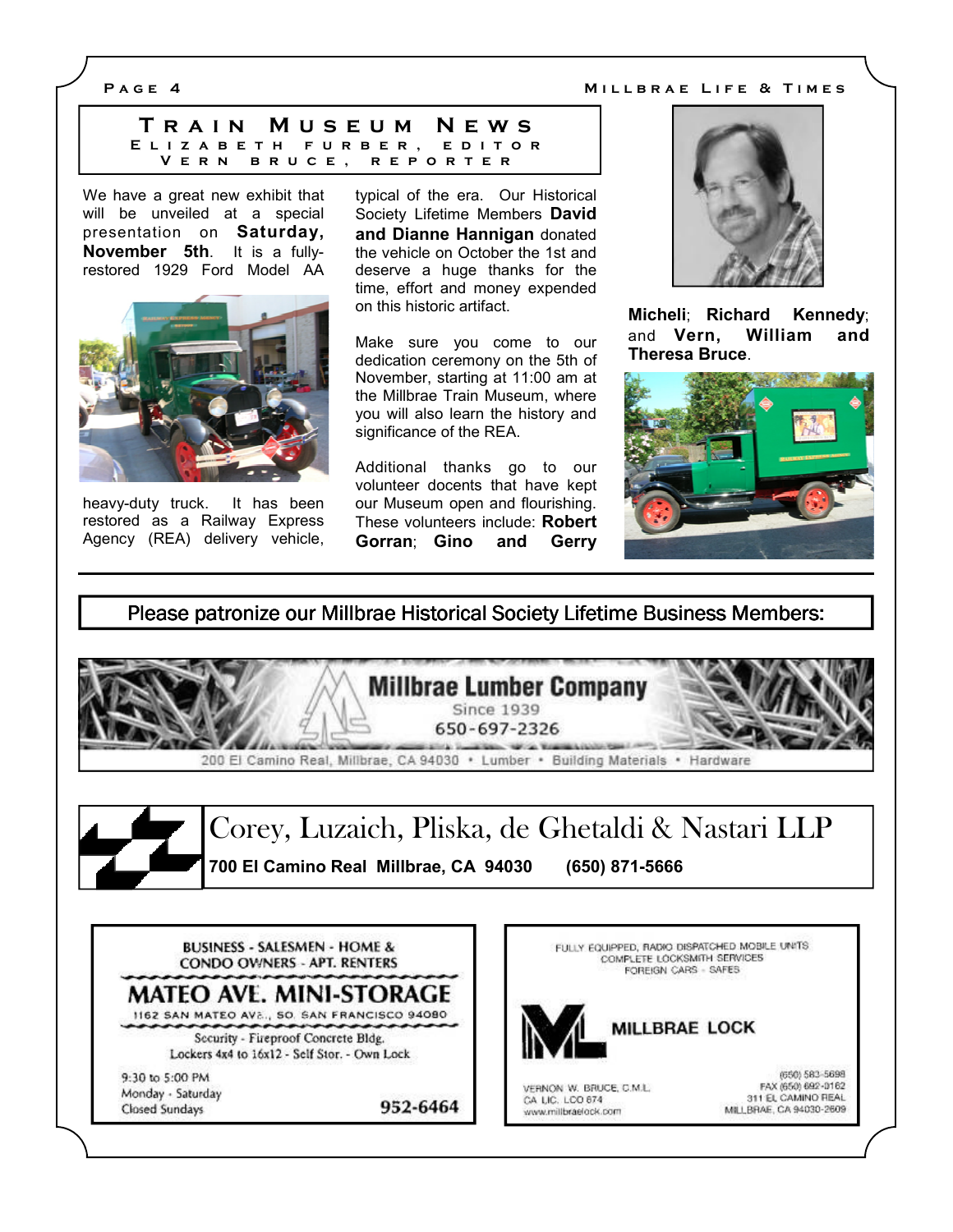### C U R A T O R ' S R E P O R T A L M A M A S S O L O

We are happy to have our faithful volunteer **Angela Zinc** back from her stay and studies in Italy. Nice to have you working with us again. Welcome back, Angela!

Mr. And Mrs. Gene Kirkbride have donated many antique farm tools and ten ceramic insulators that were taken from power poles by **Niels** Schultz in preparation for the development of the Millbrae Highlands residential subdivision. Thank you, Ann and Gene!

Bob Dye, a long-time member of MHS, has written and published a great true story on the life of Bruce H. Goldsborough and his contributions to aviation instrumentation. The book contains an interesting chapter on the preparation of the Spirit of St. Louis airplane that Charles Lindbergh flew across the Atlantic Ocean in 1927.

Don La Clergue, former coach at Capuchino High School, has donated personal celluloid dresser articles and a collection of interesting Christmas, birthday and other special occasion cards of the late 1800's and early 1900's. All from the estate of Flo Nelson. Thank you, Don!

The US Army uniform on display was worn by **Caruso Lagrimas** during World War II. It was donated by his sister Rosemarie Ceroni. Thank you, Rosemarie!

John Bowers has donated a beautiful hand-cut crystal punch bowl. It is a piece of great art. Thank you, John! It has enhanced our Museum.

The **Abramson** Family donated a magazine with a cover photo featuring Greg Jeffries, a Millbrae native who played Major League Baseball with the New York Mets. Thank you!



Robert Garrison donated memorabilia belonging to **Gussie** Suhr, another baseball player from Millbrae. In the collection is a 1931 Association of Professional Players membership card, and a copy of the Uniform Players Contract, National League of Professional Baseball Clubs, which states that his annual salary was \$8,500. He also donated snapshots of Gus Suhr and his wife in front of the liquor store that he operated after he retired.

These articles will be displayed in the sports section of the Heritage Room. Special thanks to the Abramson Family and Robert Garrison!

## W H E N D R I V E - I N S W E R E K I N G ( CONTINUED FROM PAGE 1)

remembers working as a dishwasher at Smith's in 1955 for less than \$1 per hour to earn spending money. Smith's was a hangout for local teenagers to socialize and listen to music on the juke box, but was also the site of many rowdy brawls according to historical police blotters. Smith's popularity eventually waned, and its "#1 hot spot" status shifted to King's Drive-In, which opened at the corner of El Camino and Millbrae Avenue in 1957. Smith's closed in 1958 and was shuttered until former Smith's busboy Niki Cruz reopened the place as Niki's Drive-In, which he operated until 1970.

King's was one of a chain of drive-in

restaurants on the Peninsula that catered to America's love affair with the automobile. MHS Asst Curator Dorothy Semke recalls that cars were lined up three deep on Friday and Saturday nights to pull into one of the coveted drive-in slots. She has fond memories of a lemon-lime drink called Green River that was one of her favorite soda drinks.



Something changed in the late 1960s, perhaps the rise of modern fast-food restaurants or other more significant societal shifts, that spelled the beginning of the end for drive-ins. King's Drive-In closed in 1967 and was bulldozed in 1968 to make way for **Great** Western Savings (now Chase Bank). The iconic Smith's Drive-In building was bulldozed in 1972, and eventually was replaced with a restaurant called the **Brave** Burro, which in turn was converted to a **Burger King** in 1977. Burger King is reportedly going to be closing soon, to be replaced by yet another venture. Alas, the drive-in is no longer king!